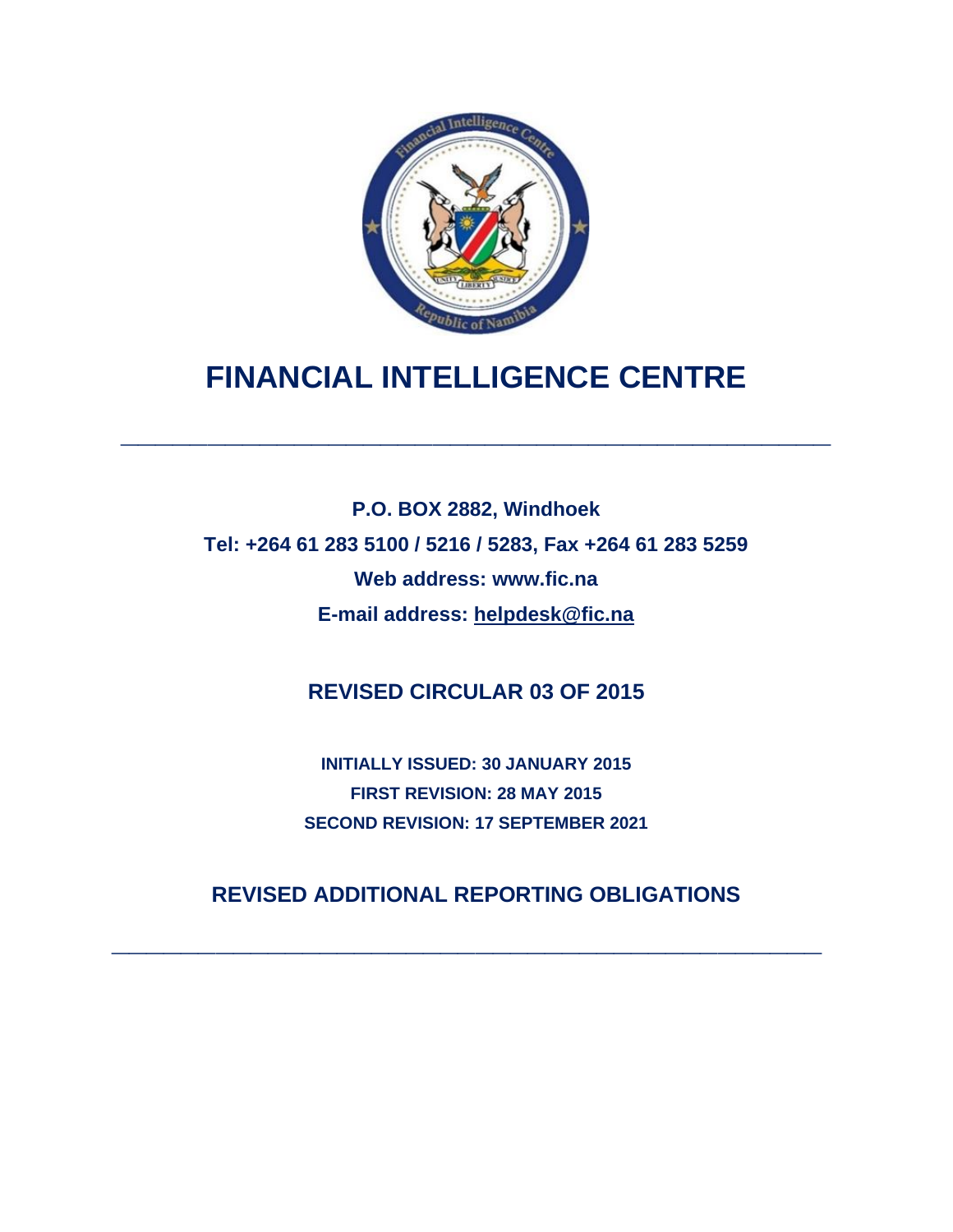## **1. BACKGROUND**

The Financial Intelligence Centre (FIC) first issued Circular 03 of 2015 in January 2015, followed by a subsequent revision in May 2015. Such was needed to create a framework around requirements of additional obligations related to the reporting of Cash Threshold Reports (CTRs) and Electronic Funds Transfer (EFT) Reports in terms of sections 32 and 34 of the Financial Intelligence Act 2012 (Act 13 of 2012) as amended. The said circular was issued in terms of Section 9(2) (e), read with Section 9(2) (g) of FIA. The circular guides all Accountable Institutions (AIs) and Reporting Institutions (RIs) in complying with the said reporting obligations.

Virtual Asset Service Providers (VASPs) as defined in FIC Directives 01 and 02 of 2021<sup>1</sup> are required to comply with the FIA, with effect from 17 September 2021. Circular 03 of 2015 is hereby also revised to incorporate VASPs' reporting obligations. Primarily, the Circular provides that all reporting obligations which apply to Banks and Money or Value Transfer Businesses and/or Authorized Dealers with Limited Authority (ADLAs) equally apply to VASPs. All other reporting obligations in the prior Circular issued in May 2015 remain unchanged.

The Revised Circular recalls and replaces the Circulars previously issued with the same subject heading, speaking to the CTR and EFT reporting obligations.

# **2. CASH THRESHOLD REPORTS (CTRS)**

a) All transactions concluded by or on behalf of a client<sup>2</sup> in cash (received and paid) above the threshold of Ninety-Nine Thousand Nine Hundred and Ninety-Nine Namibian Dollars and Ninety-Nine Cents (NAD 99,999.99), must be reported to

<sup>&</sup>lt;sup>1</sup> See definition of VASPs as per the said Directives on the FIC website: [https://www.fic.na/index.php?page=2021](https://www.fic.na/index.php?page=2021-directives%20) [directives.](https://www.fic.na/index.php?page=2021-directives%20)

 $21$  Client in terms of the FIA is defined as a person who has entered into a business relationship or a single transaction with an accountable or reporting institution, and the word customer has a corresponding meaning. This therefore means that only transactions involving clients are reportable.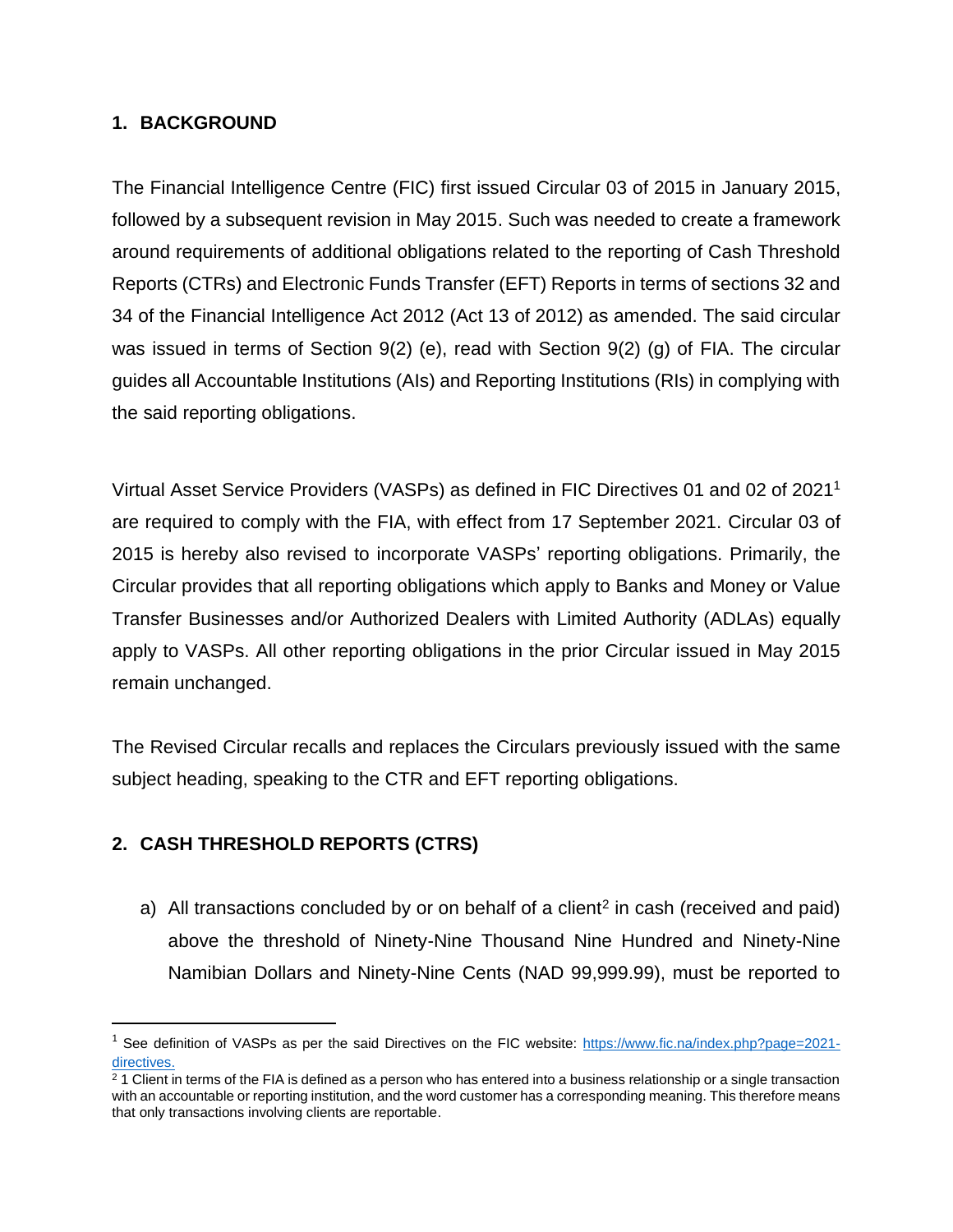the FIC within five (5) working days as from date the transaction was concluded, by all AIs and RIs except for Casinos;

- b) All transactions concluded by or on behalf of a client in cash (received and paid) above the threshold of Twenty-Four Thousand Nine Hundred and Ninety Nine Namibian Dollars and Ninety Nine Cents (NAD 24,999.99), must be reported by Casinos and Gambling Houses only, to the FIC within five (5) working days as from date the transaction was concluded;
- c) Considering the thresholds described in (a) and (b) above, an AI or RI is required to put mechanisms in place to detect transactions structured in a manner to avoid the reporting threshold. If related transactions occur within 24 hours of each other and collectively exceed the prescribed threshold, then same must be reported to the FIC as a CTR. Furthermore, if the AI/RI assesses or deems such a transaction to be suspicious and/or unusual considering the established financial profile of the client, the AI/RI must report a Suspicious Transaction Report (STR) to the FIC, in addition to the CTR; and
- d) The type of transactions reportable are limited to:
	- i. Cash received or cash paid (including cashing of cheques) by the AIs/RIs at its premises or at the Banks and VASPs; and
	- ii. Cash deposits or cash withdrawals.

# **3. ELECTRONIC TRANSFER OF FUNDS REPORTS (EFT REPORTS)**

- a) Only Banks and ADLAs are required to report electronic transfers of money as required below. The EFT reports can be categorised into two types, namely
	- i. Domestic Electronic Funds Transfer (EFT's); and
	- ii. International Funds Transfer (IFT's).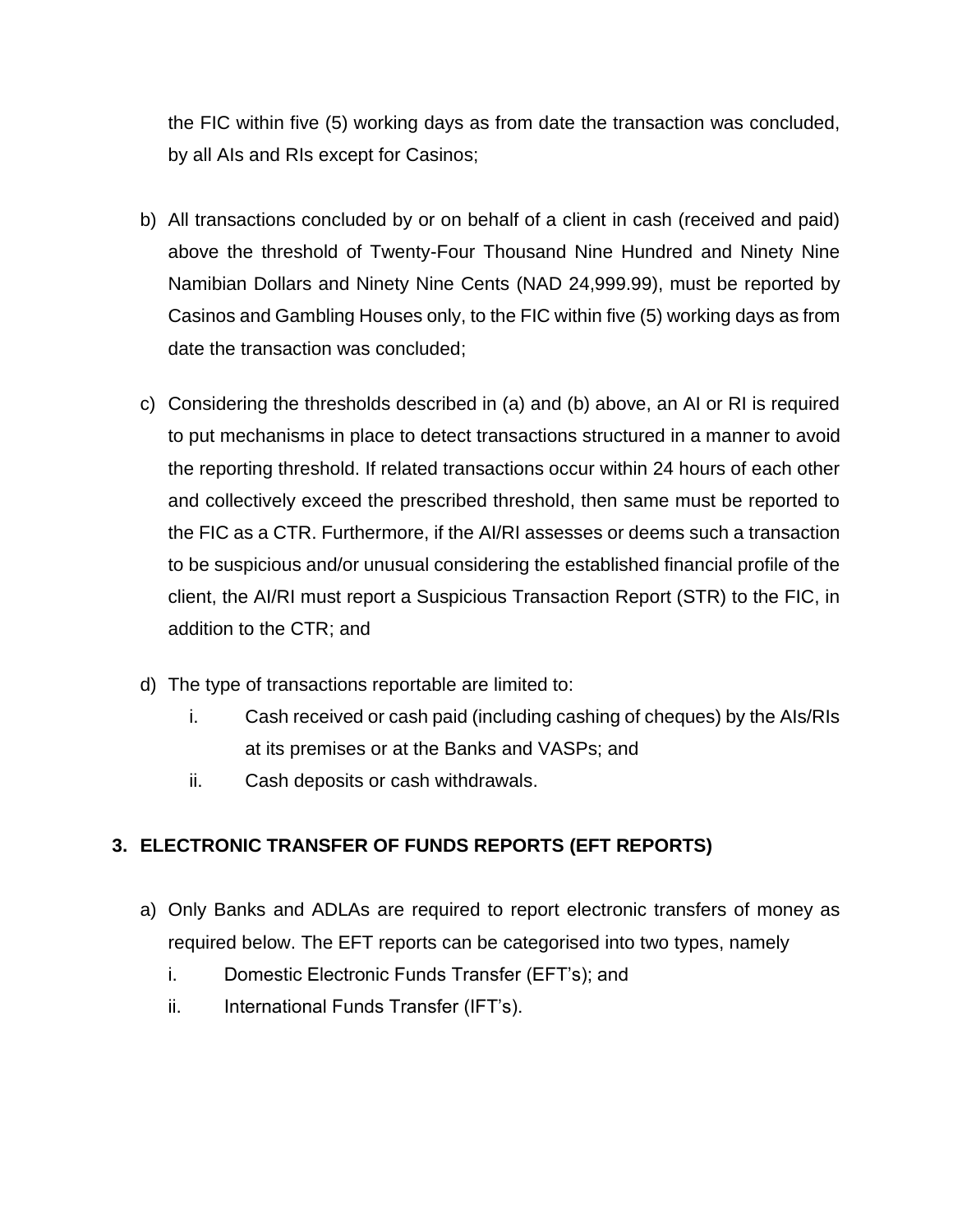- b) All international electronic transfers of money in or out of Namibia (irrespective of the amount involved), executed or facilitated by the Banks and ADLAs on behalf or on the instruction of a client, must be reported to the FIC;
- c) All electronic transfers of money within Namibia (domestic) executed or facilitated by the Banks and ADLAs on behalf of or on the instruction of a client in excess of the threshold of NAD 99,999.99, must be reported to the FIC;
- d) Given the borderless nature of Virtual Asset (VA) transactions, VASPs are required to report **all** transactions facilitated by them directly or indirectly (e.g P2P<sup>3</sup>), to the FIC; and
- e) All such reports should be submitted with the prescribed information, within five (5) working days as from the date the transactions were concluded;
- f) The following types of electronic transfers of funds remain excluded from being reported:
	- i. All transactions between Banks, and between Agribank, DBN, NHE and NAMPOST with such Banks. Such transactions would be deemed to be inter-bank transactions; and
	- ii. All card (Debit, Credit,) transactions.

Note the need for VASPs to however ensure reporting **all** transactions.

# **4. METHODS OF REPORTING CTRS AND EFTS TO THE FIC**

Accountable institutions and reporting entities can report CTRs and EFTs to the FIC through:

<sup>3</sup> P2P – Peer to Peer. See FIC Directives 01 and 02 on description of P2P transactions. The generally accepted definition is direct remittances between users, often without inputs from a facilitator such as an Exchange house.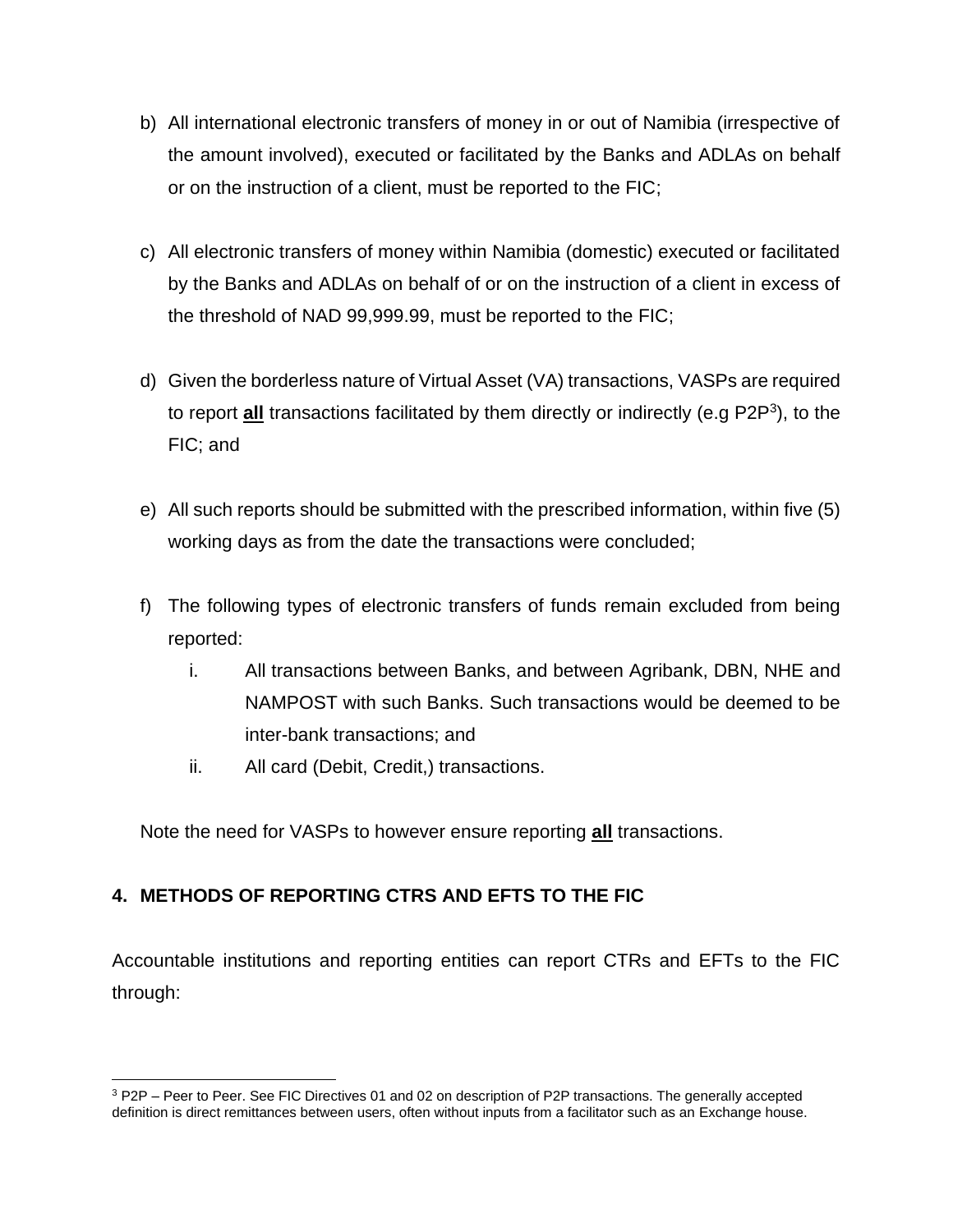- a) Electronic submission (online/web based or a xml report based on a GoAML schema provided by the FIC by clicking on [https://www.fic.na/goaml/\)](https://www.fic.na/goaml/); or
- b) Electronic submission by completing/populating the relevant (CTR/EFT/IFT) report on the Go-AML portal form at [https://www.fic.na/goaml/\)](https://www.fic.na/goaml/); or
- c) Manual submission (completed forms can be send to helpdesk@fic.na or dropped off in the reporting box on the ground floor at the entrance to the Bank of Namibia in exceptional cases when the AI/RI is unable to use method (a) and (b) above).

## **5. EFFECTIVE DATE**

The Revised Circular comes into operation on **01 October 2021**. VASPs are required to register with the FIC by 30 September 2021, as per FIC Directives 01 and 02 of 0221.

#### **6. FURTHER INFORMATION**

Enquiries can be directed to the FIC as per contact details on the cover page.

## **7. NON-COMPLIANCE WITH PROVISIONS OF THIS CIRCULAR**

Failure to comply with this Circular undermines Namibia's Anti-Money Laundering, Combatting the Financing of Terrorism and Proliferation (AML/CFT/CPF) framework. Such may therefore result in enforcement considerations as per the FIA.

#### **8. GENERAL**

The Circular may contain statements of policy which reflect the FIC's administration of the FIA in carrying out its statutory mandate. This Circular is issued without prejudice to